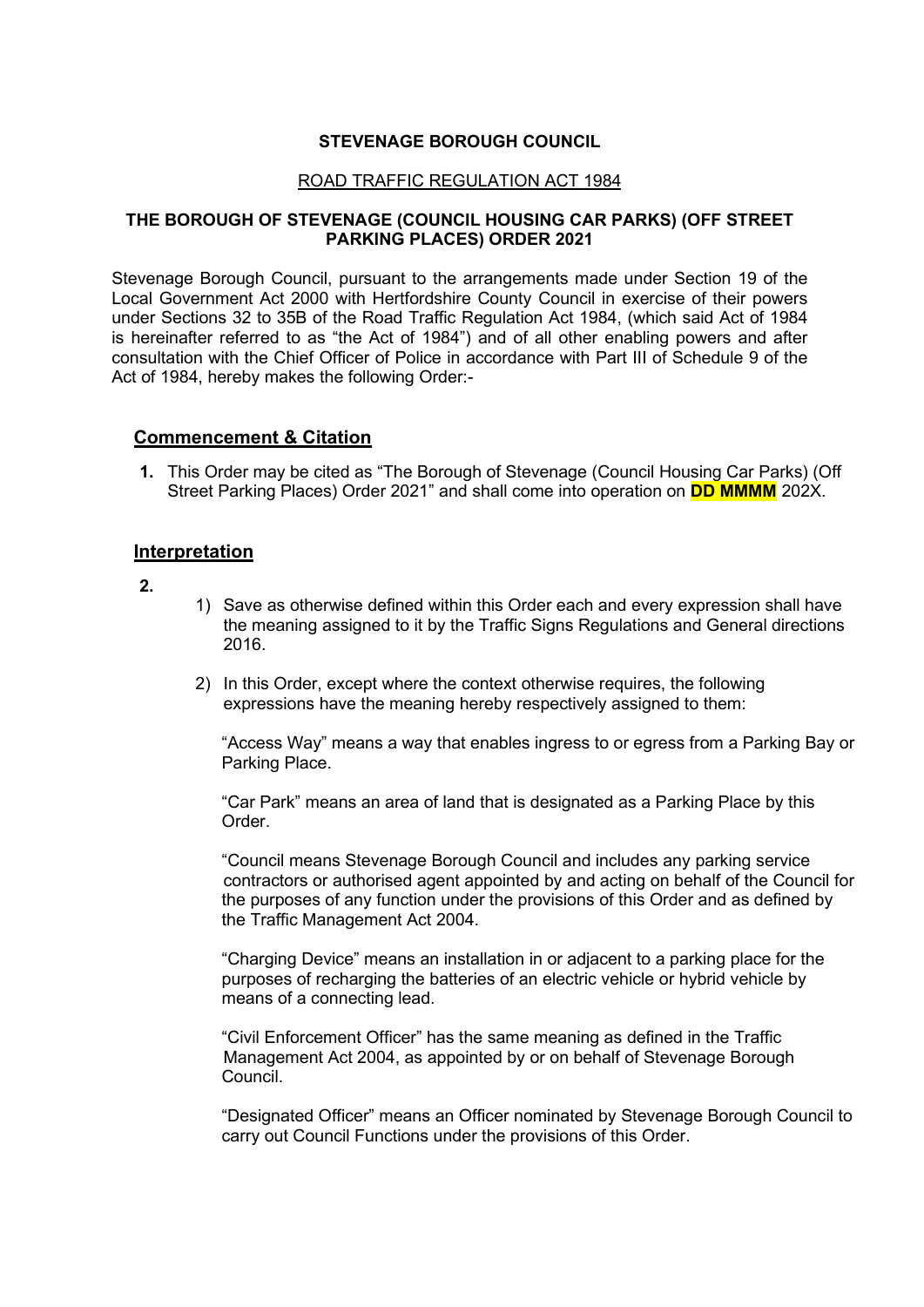"Disabled Parking Bay" means a Parking Bay identified by a sign or a marking within or adjacent to a Parking Bay as for the use of Disabled Persons' Vehicles.

 Regulation 4 of the Disabled Persons (Badge for Motor Vehicles) (England) "Disabled Person" means a disabled person of a description prescribed by Regulations 2000 SI 682.

 "Disabled Persons Badge" has the same meaning as given in the Disabled Persons (Badges for Motor Vehicles) (England) Regulations 2000 SI 682.

 Disabled Person or Persons as passengers. "Disabled Person's Vehicle" means a vehicle lawfully displaying a Disabled Person's Badge in the relevant position and which is a vehicle which, immediately before or after any period of waiting allowed by virtue of a provision of a kind required by Regulation 8 of the Local Authorities' Traffic Orders (Exemptions for Disabled Persons) (England) Regulations 2000 SI 683, has been or is to be driven by a Disabled Person or, as the case may be, has been or is to be used for carrying a

 "Driver" means the person driving or having control or charge of the Vehicle at any given time and in particular in relation to the Vehicle waiting in a Parking Bay or Parking Place the person driving at the time it was left in that Parking Place.

"Electric Vehicle" means a vehicle in which the motive power is derived from an electrical storage battery which is not connected to any source of power when the vehicle is in motion.

"Electric Vehicle Parking Bay" means a Parking Bay identified by a sign or a marking within or adjacent to a Parking Bay as for the use of electric vehicles.

 "Enactment" means any enactment, whether public general or Local and includes any Order, Byelaw, Rule, Regulation, Scheme or other instrument having effect by virtue of an enactment.

"Goods" means goods of any kind whether animate or inanimate and includes postal packets of any description; "delivering" and "collecting" in relation to goods includes checking the goods for the purpose of their delivery or collection.

 "Goods Vehicle" means a motor vehicle that is constructed or adapted for use for the carriage of goods or burden of any description.

"Hand-held Device" means a wireless hand-held computer which is programmed to interface with the Telephone Payment System.

"Hybrid Vehicle" means an electric vehicle which has at least one other energy source for traction purposes.

"Loading Area" means an area contained within a Parking Place which is designated to be used solely for the use of loading or unloading a vehicle and is indicated as such by suitable signs within and/or by suitable markings on the surface of the Parking Place.

"Motorcycle" has the meaning as in Section 185(1) of the Road Traffic Act 1988.

"Motorcycle Parking Bay" means a Parking Bay identified by a sign or a marking within or adjacent to a Parking Bay as for the use of motorcycles only.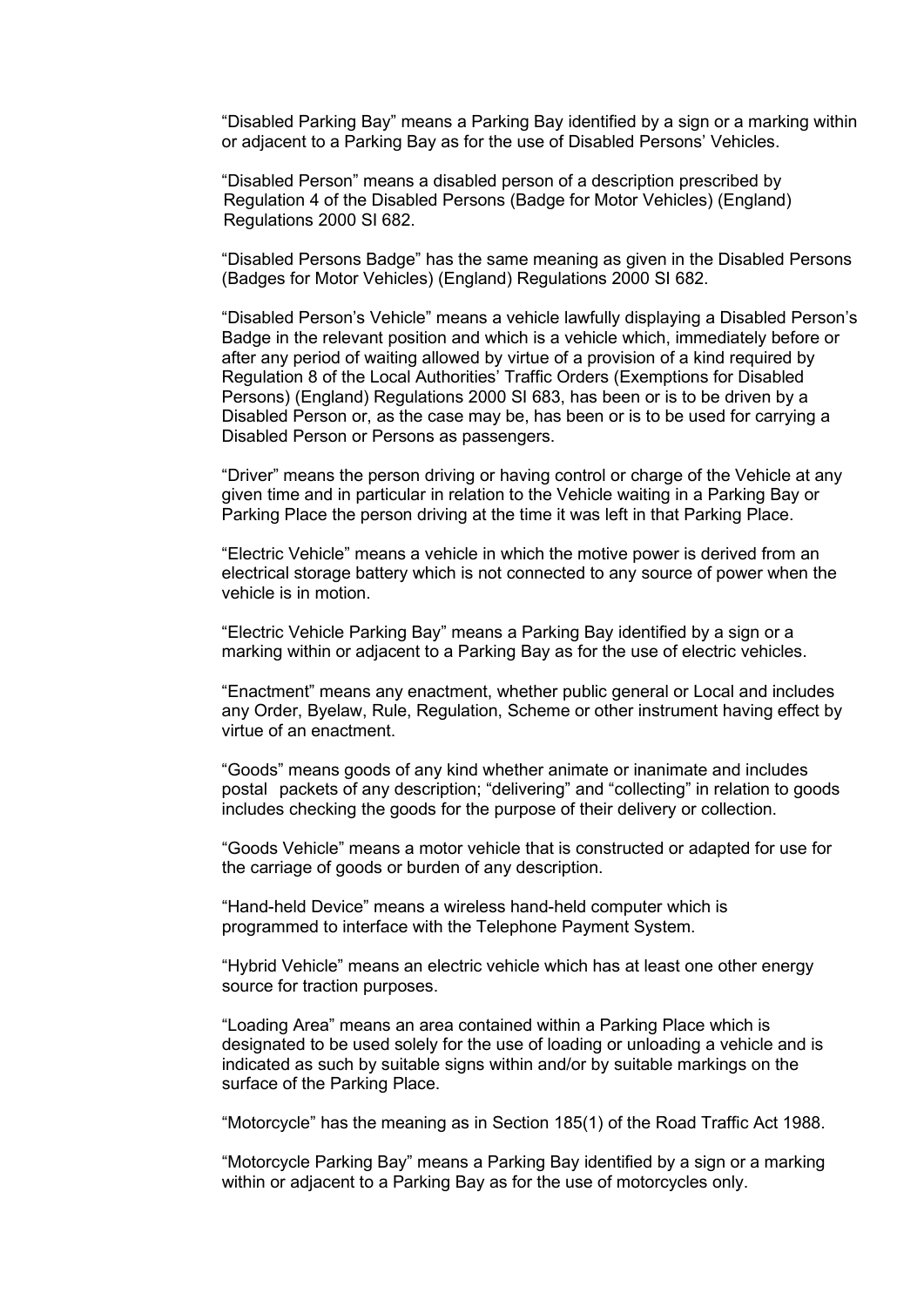"Owner" in relation to a Vehicle means the person by whom such a vehicle is kept and or used.

"Parking Bay" means an area contained within a Parking Place which is designated for the leaving of one vehicle at a time, unless specifically provided for more than one vehicle, which is indicated by suitable markings on the surface of the Parking Place to show the extents of that individual Parking Bay.

 "Parking Place" means an area of land, including any Access Way, that is provided place, as designated by Article 3 of and the Schedule to this Order. by the Council under Section 32 of the Act of 1984 for use as an off-street parking

"Passenger Vehicle" means a motor vehicle constructed solely for the carriage of passengers and their effects and adapted to carry not more than twelve passengers exclusive of the Driver and not drawing a trailer.

"Penalty Charge" means a charge set by the Council in accordance with The Civil Enforcement of Parking Contraventions (Guidelines on Levels of Charges) (England) Order 2007 and the provisions of Part 6 and schedule 9 of The Traffic Management Act 2004 and Part 2 of The Civil Enforcement of Parking Contraventions (England) General Regulations 2007.

 Schedule to this Order. "Permitted Hours" means the hours and days of the week specified in the

 dashboard or fascia of the vehicle or where the vehicle is not fitted with a "Relevant Position" in relation to a Disabled Persons Badge means on the dashboard or fascia in a conspicuous position on the nearside of the vehicle or if the vehicle is being used by a disabled person, in such a position as described in the Disabled Persons (Badges for motor vehicles) (Amendments) Regulations 2000 SI 682 and in all cases displayed in such a position as to be clearly visible from outside the vehicles front or nearside.

 "Restricted Waiting Area" means any part of a Parking Place that is not a Parking Bay or Loading Area.

 "Vehicle" means motor vehicle and "motor vehicle" has the same meaning as in section 136 of the Act of 1984.

"Telecommunication system" has the meaning as in the Telecommunications Act 1984 (c.12)

2011. "Universal Service Provider", "Provision of a universal Postal Service" and "Postal Packet" shall bear the same meaning as in the Postal Services Act

- 2011. 3) Any reference in this Order to a numbered Article or Schedule shall unless the context otherwise requires, be construed as a reference to the Article or Schedule bearing that number in this Order.
- 4) Any reference in this Order to any enactment shall be construed as a reference to that enactment as amended, applied, consolidated, re-enacted by or having effect by virtue of any subsequent enactment.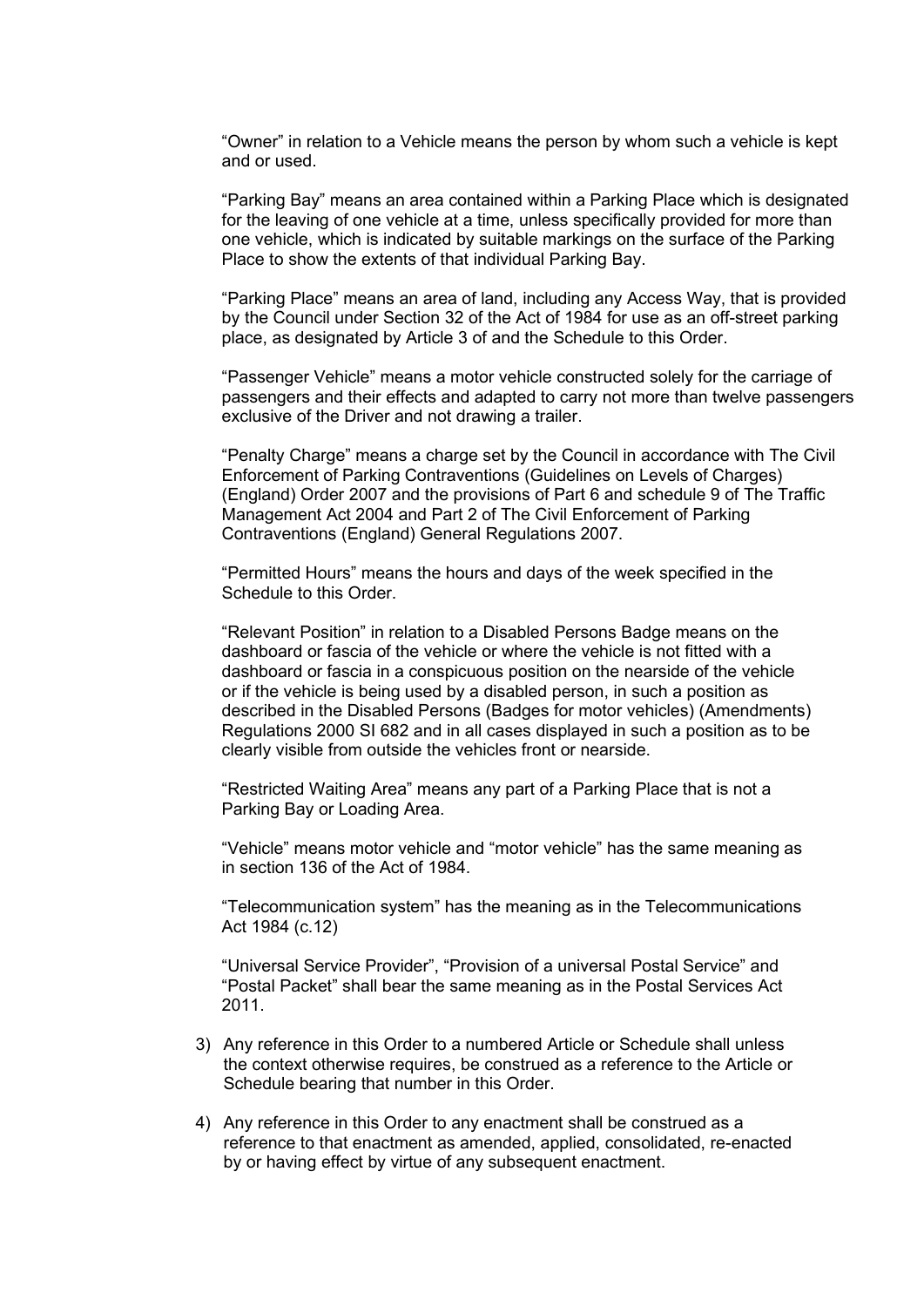5) The restrictions imposed by this Order shall be in addition to and not in derogation from any restriction or requirement imposed by any other regulations made or having effects as if made under the Act of 1984 or by or under any other enactment.

# **Provisions of the Order**

# Designation of parking places

- **3.**
- 1) Each area so designated in the Schedule to this Order is authorised for use as a Parking Place at any time.
- 2) Subject to the provisions of this order, parking places may be used for the leaving at any time only of vehicles of the following classes:
	- (a) passenger vehicles the overall height of which does not exceed 2.3 metres and the overall length of which does not exceed 5.25 metres;
	- (b) goods carrying vehicles the overall height of which does not exceed 2.3 metres and the overall length of which does not exceed 5.25 metres;
	- (c) motorcycles; and
	- (d) disabled persons vehicles.
- 3) Each area within a Parking Place and marked out for the purpose of parking in accordance with the provisions of this Order and not comprised within a Restricted Waiting area or Loading Area is hereby designated as a Parking Bay.

### Parts of a parking place in which vehicles may not be left

- **4.**
- 1) No person shall cause or permit any vehicle to wait in an area designated as a Parking Place or Parking Bay during permitted hours unless authorised by the subsequent provision of this Order or with the permission of a designated Constable or Civil Enforcement Officer or duly authorised Officer of the Council.
- 2) No person shall cause or permit any vehicle to be left in an area designated as a Parking Place unless it is entirely within the confines of a marked Parking Bay.

# Conditions and restrictions on the use of a Parking Place

- **5.** No person shall cause or permit any vehicle to enter or be left in the Parking Place or part thereof unless the vehicle is of a class specified in Article 3.
- **6.** No person shall cause or permit any vehicle to be left in a Disabled Parking Bay other than a Disabled Person's Vehicle displaying in the Relevant Position a Disabled Person's Badge.
- **7.** No person shall cause or permit any vehicle to be left in a Motorcycle Parking Bay other than a motorcycle.
- other than an electric or hybrid vehicle that it is connected to a Charging Device by means **8.** No person shall cause or permit any vehicle to be left in an Electric Vehicle Parking Bay of a connecting lead for the purpose of recharging the batteries of the said vehicle.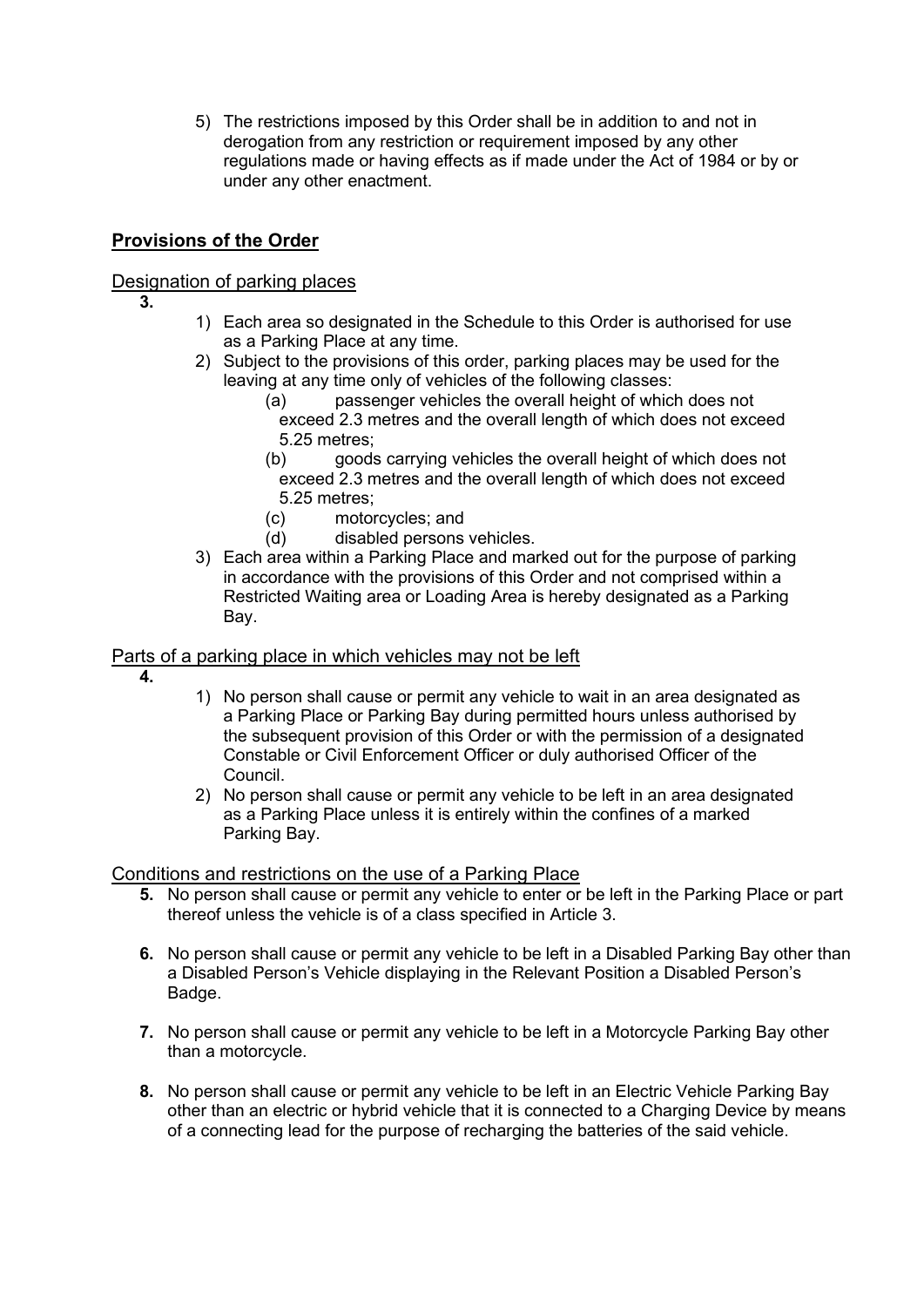- is designated for loading and unloading no person shall cause or permit any vehicle to wait or be left in that Loading Area other than for the purpose of loading or unloading goods. **9.** Where a sign or a marking within the Parking Place indicates that part of that Parking Place
- **10.** No person shall cause or permit any vehicle to wait or be left at any time, including waiting for the purposes of loading or unloading the vehicle, in such a way that the vehicle causes an obstruction to the ingress or egress of vehicles on an Access Way or to the lawful use of the Parking Place.
- speed at which a vehicle shall proceed no person shall cause or permit any vehicle to **11.** Where in the parking place signs or markings indicate the direction in which or maximum proceed in the parking place other than in the direction or below the maximum speed indicated as the case may be.

# **12.**

- 1) No person shall use any parking place at any time or any vehicle while it is in a parking place in connection with the sale or offering or exposing for sale of any goods to any person in or near the parking place or in connection with the selling of offering for sale of his skill in handicraft or his services in any other capacity.
- 2) Provided that nothing in this Article shall prevent the sale of goods from a vehicle:
	- (a) if the vehicle is a passenger vehicle, a goods carrying vehicle, a motorcycle, or an invalid carriage and the goods are immediately delivered at or taken into premises adjacent to the vehicle from which the sale is effected; or
	- (b) if the vehicle is one to which the provisions of Article  $13(1)(i)$ apply.

#### Exceptions from restrictions on waiting by a vehicle in a parking place

- **13.**
- any part of a parking place if the use of that part has not been suspended and 1) Notwithstanding the foregoing provisions of this Order any vehicle may wait in if:
	- (a) the vehicle is waiting for so long as may be necessary for the purpose of enabling any person to board or alight from the vehicle or load thereon or unload therefrom their personal luggage; or
	- being necessary in order to avoid a crash; or (b) the vehicle is waiting owing to the driver being prevented from proceeding by circumstances beyond their control or to such waiting
	- (c) the vehicle is being used for fire brigade, ambulance or police purposes; or
	- (d) the vehicle, not being a passenger vehicle, is being used in the service of a local authority in pursuance of statutory powers or duties provided that in all the circumstances it is reasonably necessary in the exercise of such powers or in the performance of such duties for the vehicle to wait in the place in which it is waiting; or
	- (e) the vehicle is waiting for so long as may be necessary to enable it to be used in connection with the removal of any obstruction to traffic; or
	- (f) the vehicle is waiting:
		- i. while postal packets addressed to premises adjacent to the parking place in which the vehicle is waiting are being unloaded from the vehicle or, having been unloaded there from, are being delivered; or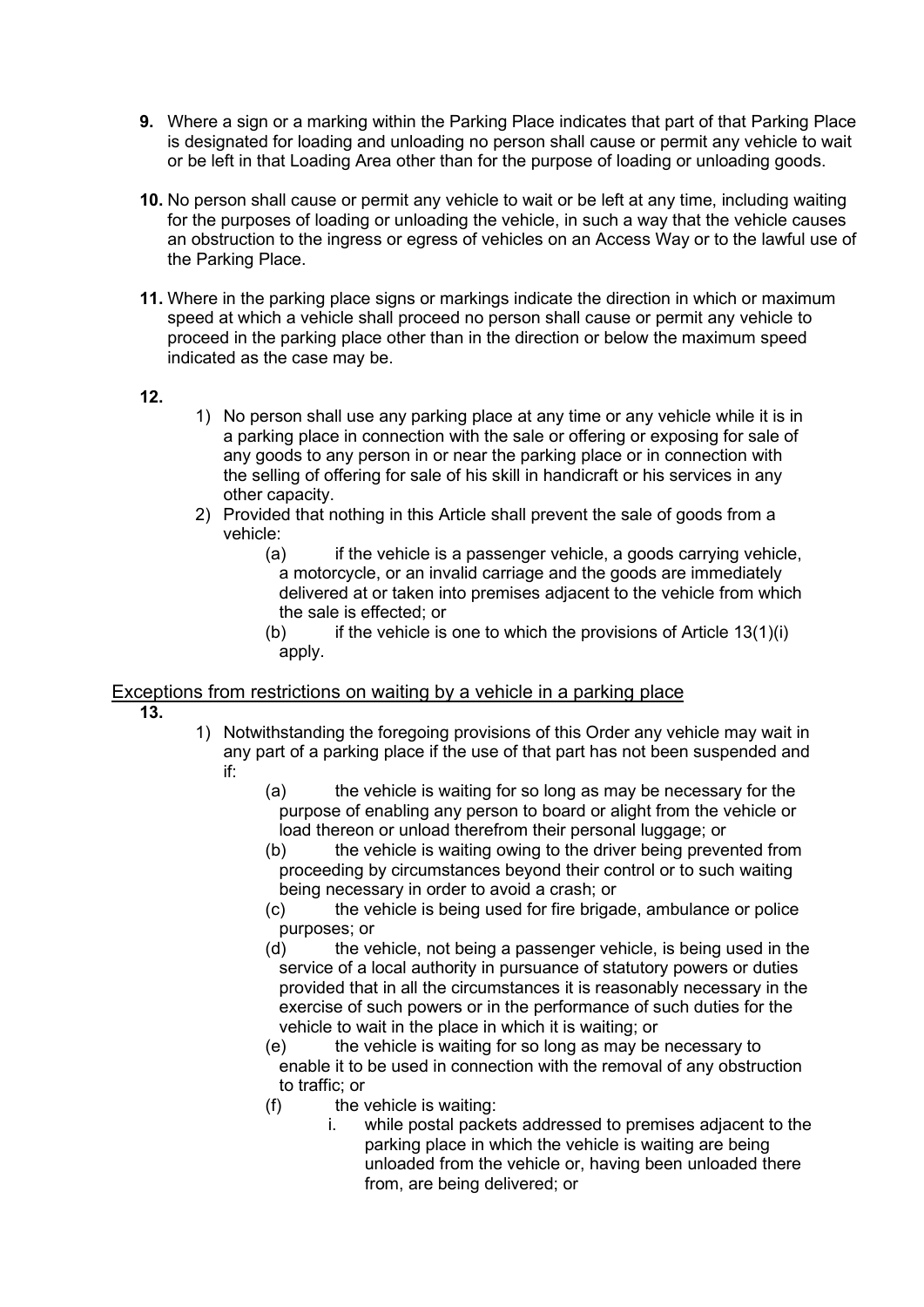- ii. while postal packets are being collected for the loading on the vehicle from premises or posting boxes adjacent to the parking place in which the vehicle is waiting or, having been so collected, are being loaded thereon; or
- as long as may be reasonably necessary to enable it to be used for (g) the vehicle, not being a passenger vehicle, is waiting only for the purpose specified in Article 17(1)(b); or
- parking place from or to a depository, another office or dwelling-(h) the vehicle is in actual use in connection with the removal of furniture to or from one office to a dwelling-house adjacent to the house; or
- and the vehicle does not wait for a period exceeding twenty minutes or (i) in any other case the vehicle is waiting for the purpose of delivering or collecting goods or loading or unloading the vehicle at premises adjacent to the parking place in which the vehicle is waiting for such longer period as a police constable in uniform, a designated officer or Civil Enforcement Officer may approve.
- 2) Except as provided by this Order, the driver or person in charge of a vehicle shall not cause or permit a vehicle to wait in a parking place at any time.
- which would be a contravention of any regulations made or having effect as if made under Section 25 of the Road Traffic Regulation Act 1984. 3) Nothing in the provisions of this Order shall be taken as authorising anything

#### Alteration of a position of a vehicle in a Parking Place

**14.** Where any vehicle is standing in a parking place in contravention of the provisions of this Order, a Civil Enforcement Officer may cause the position of the vehicle to be altered in order that its position shall comply with those provisions.

# Removal of a vehicle from a Parking Place

**15.** Where a Civil Enforcement Officer is of the opinion that any of the provisions contained in this Order have been contravened or not complied with in respect of a vehicle left in any part of a parking place; or restricted waiting area they may remove or cause to be removed the vehicle from the parking place or restricted area and, where it is so removed, shall provide for the safe custody of the vehicle and its contents.

# Movement of a vehicle in a parking place in an emergency

**16.** A police Constable in uniform or a Civil Enforcement Officer may, in case of emergency, cause any vehicle left in a parking place to be moved to any place he thinks fit.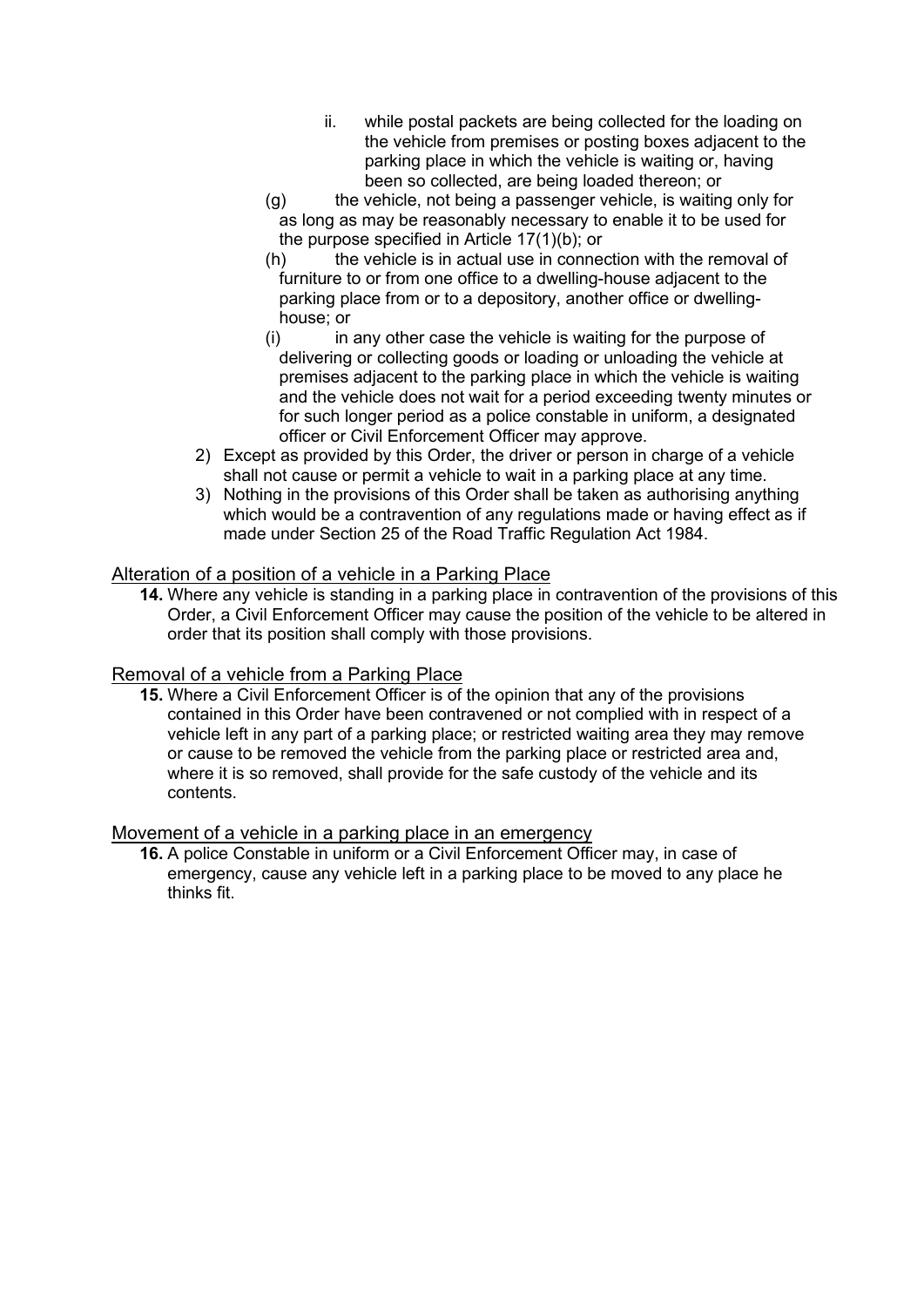# Power to suspend the use of a parking place

 **17.** 

- suspend the use of a Parking Place or any part thereof whenever they 1) Any person authorised by the Council or a police constable in uniform may consider such a suspension reasonably necessary:
	- $(a)$  for the purposes of facilitating the movement of traffic or promoting its safety; or
	- (b) for the purposes of any building operation, demolition or excavation in or adjacent to the Parking Place or the maintenance, improvement or reconstruction of the parking place or the laying, erection, alteration, removal or repair in or adjacent to the parking place of any sewer or of any main, pipe or apparatus for the supply of gas, water or electricity or of any telecommunications system apparatus or traffic sign; or
	- (c) for the convenience of occupiers of premises adjacent to the parking place on any occasion for the removal of furniture from one office or dwelling house to another place; or
	- (d) on any occasion on which it is likely by reason of some special attraction that any street will be thronged or obstructed; or
	- parking place at times of weddings or funerals or on other special (e) for the convenience of occupiers of premises adjacent to the occasions; or
	- $(f)$  for the purposes of facilitating the cleansing of the parking place.
- 2) Any person suspending the use of a parking place or any part thereof in accordance with the provisions of paragraph 1) of this Article shall thereupon place or cause to be placed in or adjacent to that parking place or part thereof a traffic sign indicating that waiting by vehicles is prohibited.
- 3) No person shall cause or permit a vehicle to wait in a parking place or any part thereof during the period indicated by a traffic sign placed in pursuance of paragraph 2) above provided that nothing in this paragraph shall apply:
	- purposes; or (a) to any vehicle being used for fire brigade, ambulance or police
	- (b) any vehicle which is waiting for the reason the bay was suspended; or
	- (c) to anything done with permission of the person suspending the use of the parking place or part thereof in pursuance of paragraph (1) of this Article; or
	- (d) if the vehicle is waiting owing to the driver being prevented waiting being necessary in order to avoid a crash. from proceeding by circumstances beyond their control or to such

# Payment to recoup electricity costs

 may apply a monetary fee for the use of electricity at any time. This is not and shall **18.** Where a Charging Device is provided within a Parking Place, the Charging Device not be considered a fee for parking and may be set and varied by the Council or such other body as may operate the Charging Device from time to time, subject to such caps and limits as may be set by primary and secondary legislation.

# Maximum period a vehicle may be left in a parking place

- **19.**
- 1) Where a traffic sign indicates that a maximum period of stay applies to a parking bay within the parking place or part of the parking place, no vehicle shall be left in that parking bay within the parking place or part of the parking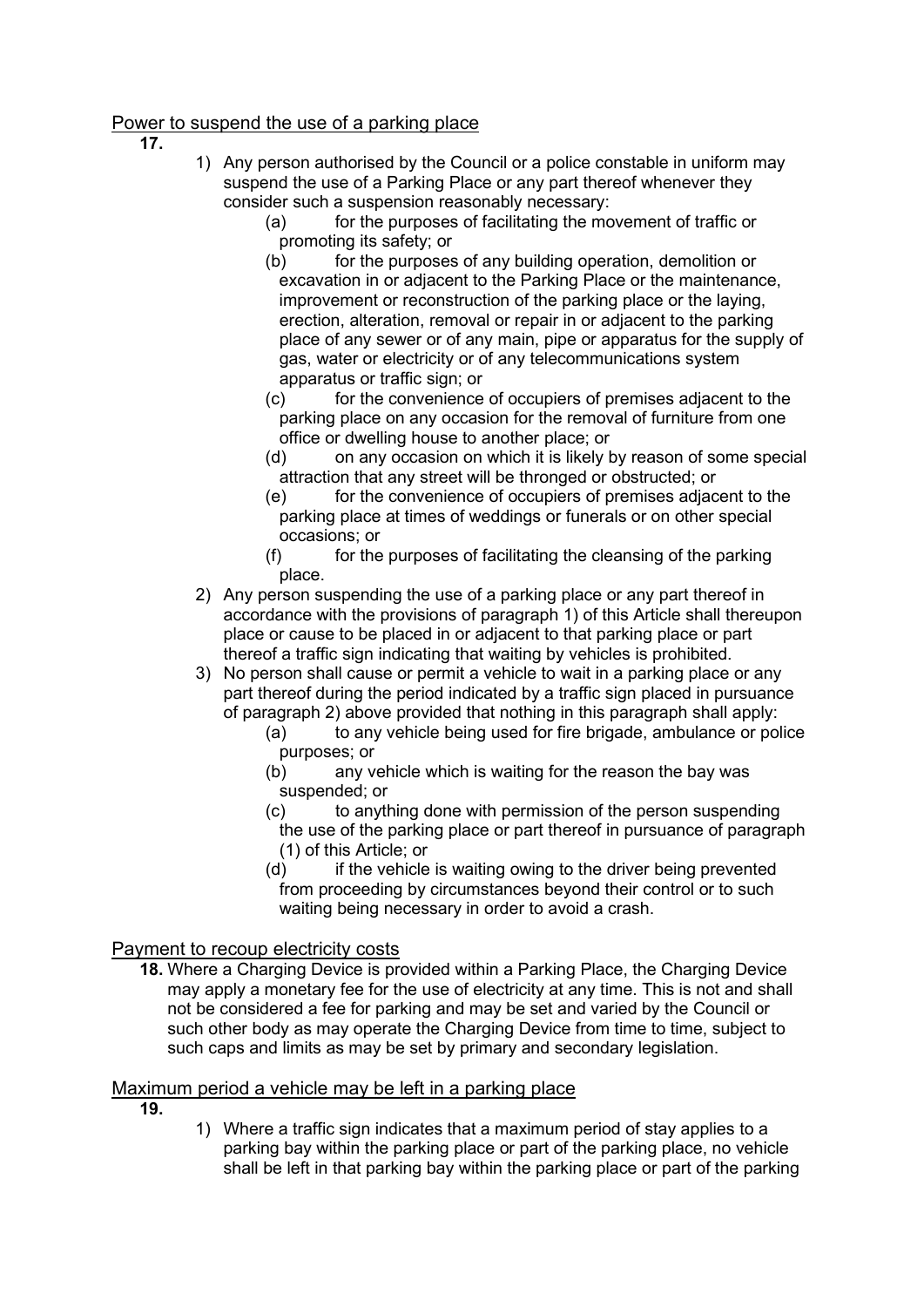place for longer than the maximum period of stay indicated on that traffic sign.

2) Provided that nothing in this Article shall apply to a Disabled Persons Vehicle when a Disabled Persons Badge is displayed in the relevant position.

#### Interval before a vehicle may again be left in a parking place

 within the parking place or part of the parking place, no vehicle which has left that **20.** Where a traffic sign indicates that a period of no return applies to a parking bay parking bay within the parking place or that part of the parking place shall return to any parking bay within the parking place or part of the parking place that is indicated by a similar traffic sign to be subject to a period of no return within the period of no return indicated on that traffic sign.

#### **Penalty Charges**

- **21.**
- 1) If a vehicle (other than a vehicle otherwise exempted by this Order) is left at any time in contravention of any provision of this Order a penalty charge shall be payable.
- 2) In the case of a vehicle in respect of which a penalty charge is payable, a penalty charge notice may be issued by a Civil Enforcement Officer in uniform in accordance with the Civil Enforcement of Parking Contraventions (England) General Regulations 2007.
- **22.** The penalty charge shall be paid to Stevenage Borough Council in accordance with the instructions and within the time limits specified on the penalty charge notice.
- **23.** The period for which a vehicle may be left in a parking place during the permitted hours after the penalty charge has been incurred shall not exceed one hour.

#### **24.**

- 1) Where a penalty charge notice has been attached to a vehicle in accordance with the provisions of this Order, no person, not being the driver of the vehicle, shall remove the notice from the vehicle unless authorised to do so by the driver of the vehicle.
- of an arrangement made by the police constable in uniform or under the 2) Provided that nothing in this Article shall apply to a Civil Enforcement Officer or police constable in uniform or a person removing the vehicle in pursuance regulations in pursuance of powers contained in sections 99, 100, 101, and 102 of the Act of 1984.

#### Liability

**25.** Vehicles are parked at the owner's risk and the Council shall not be liable for any damage to or theft of a vehicle or its contents while the vehicle is left within the car park.